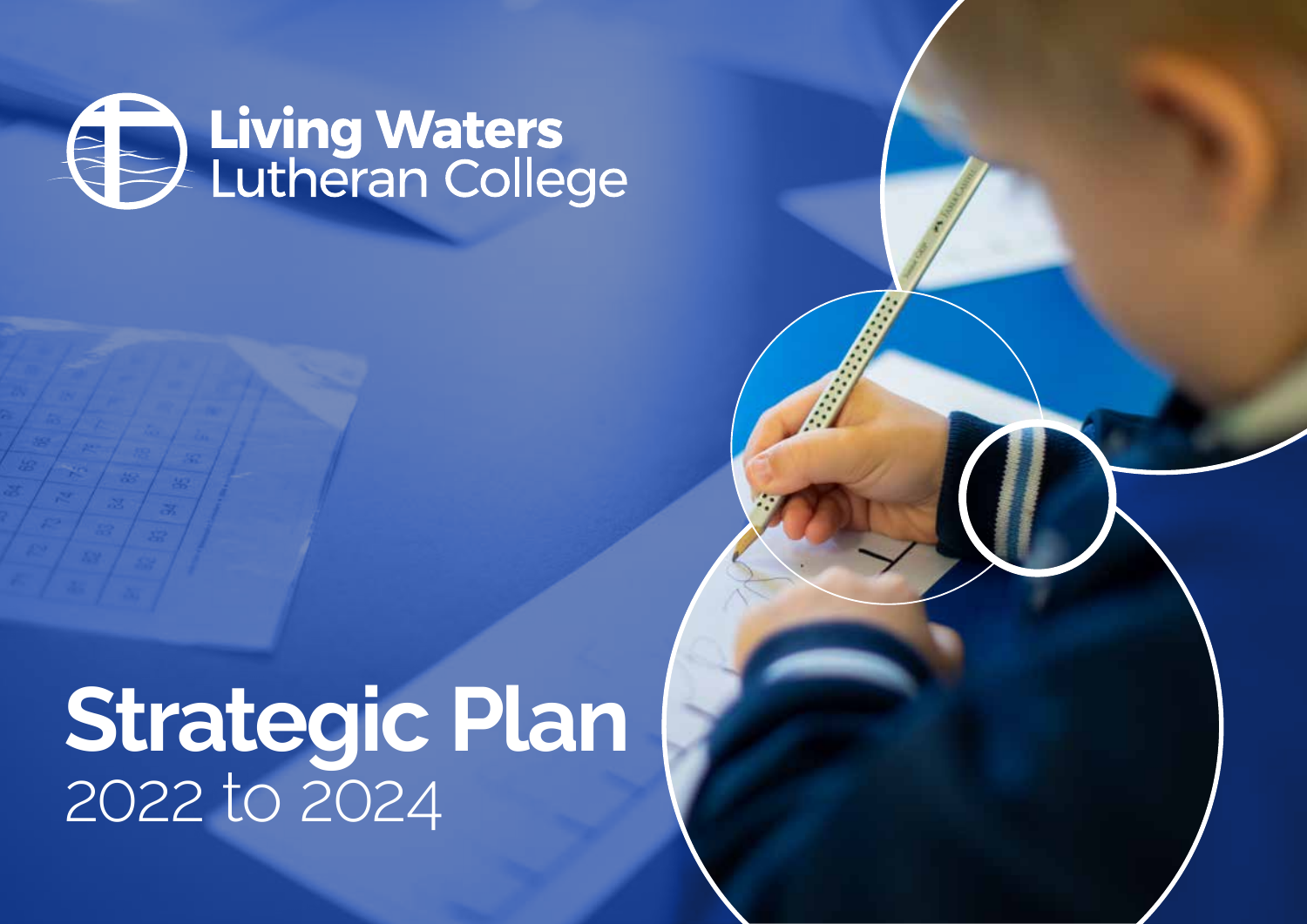**Page 2 | Living Waters Lutheran College**

Ä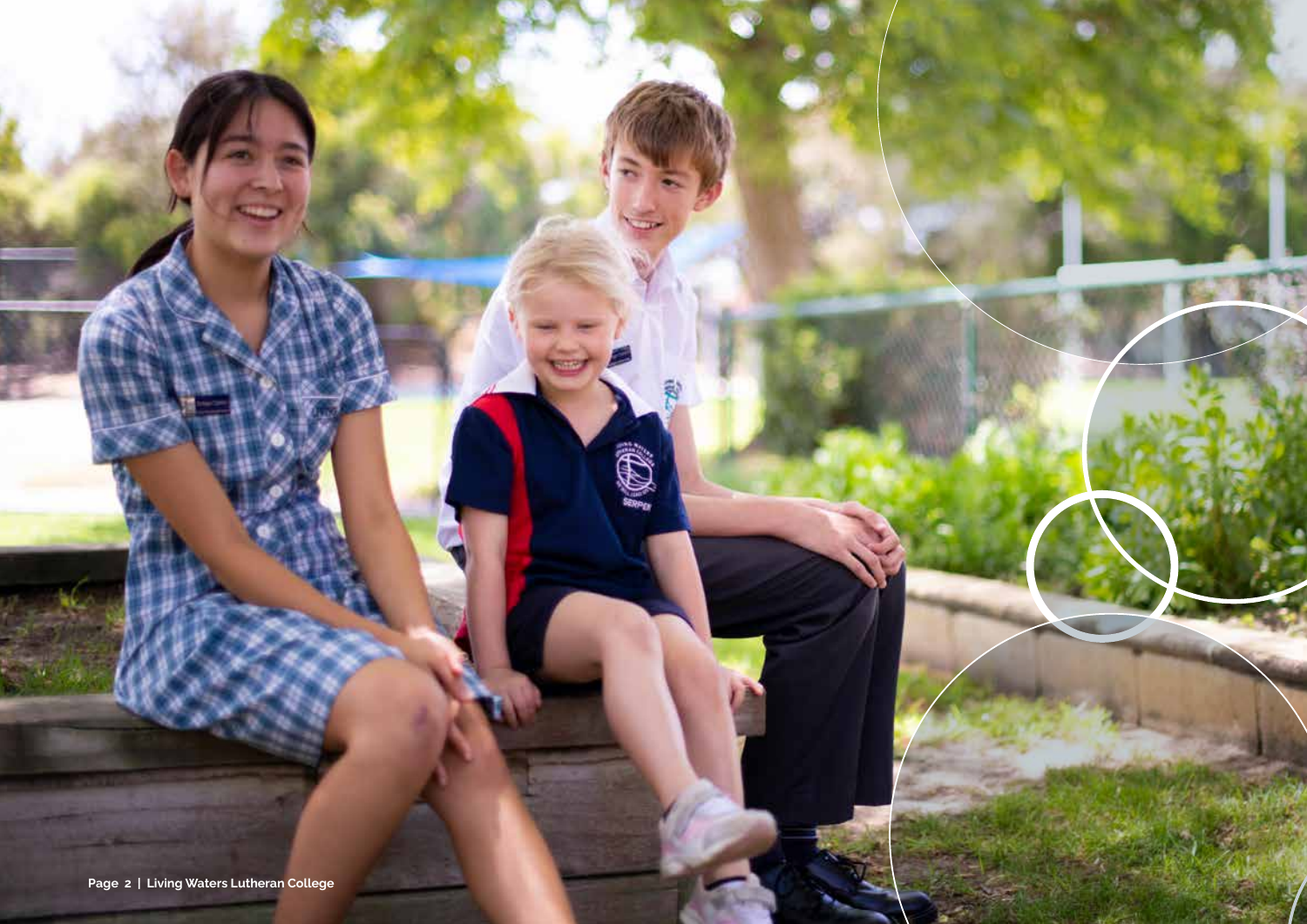66 Lutheran schools are communities that value learning as God's gift to people for their wonder, growth, and to inspire them ...

#### **PURPOSE**

Why the College community exists

To nurture, challenge and inspire achievement, so that we make a difference within our College and the wider community.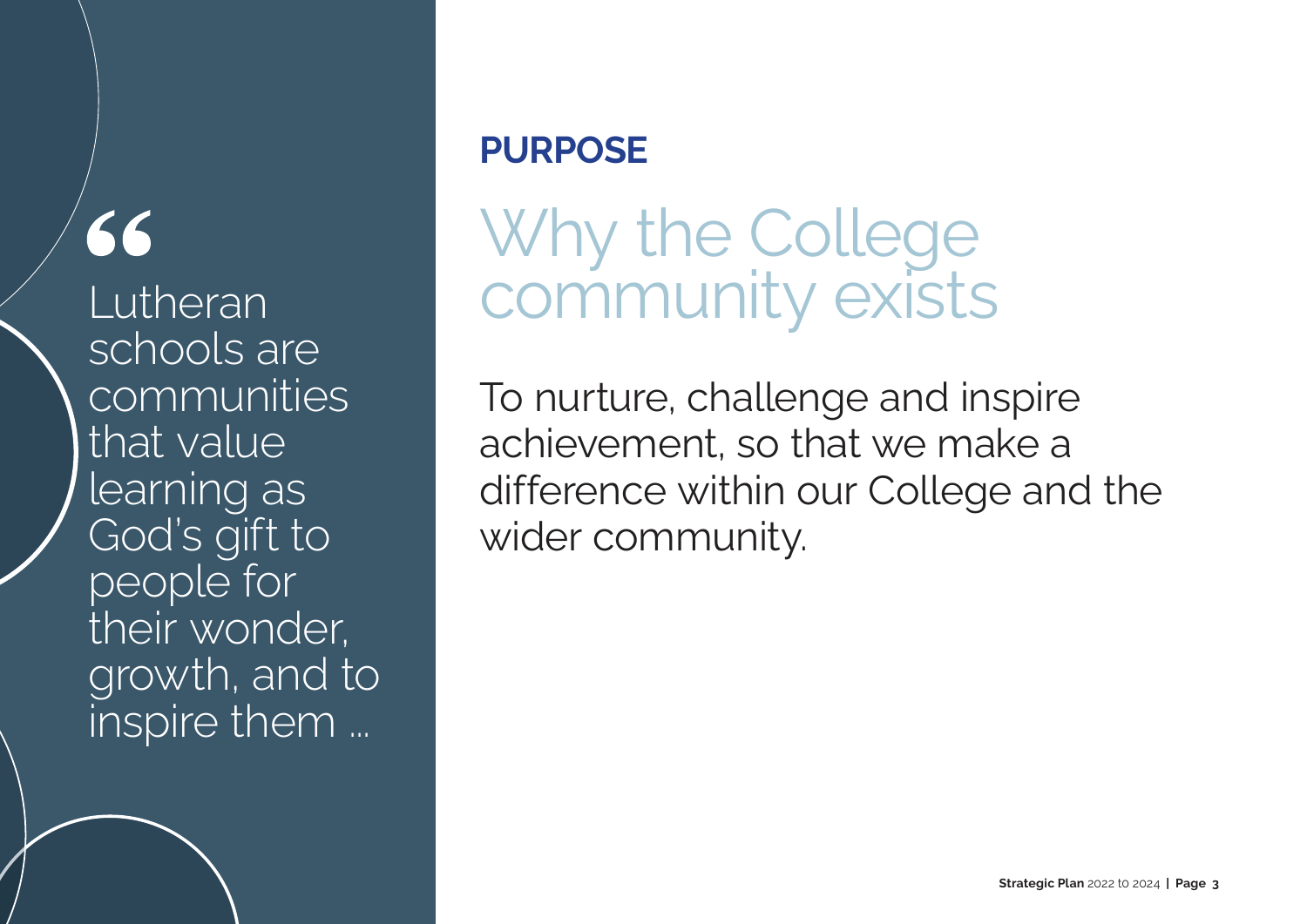#### **VALUES**

### How we relate to each other and the world

#### **We nurture**

- We build strong relationships based on love, compassion and forgiveness.
- We care for others and ourselves, providing a place where everyone feels they belong.
- We encourage one another, and collectively celebrate achievements and successes.

We care for others and ourselves, providing a place where everyone feels they belong.

 $66$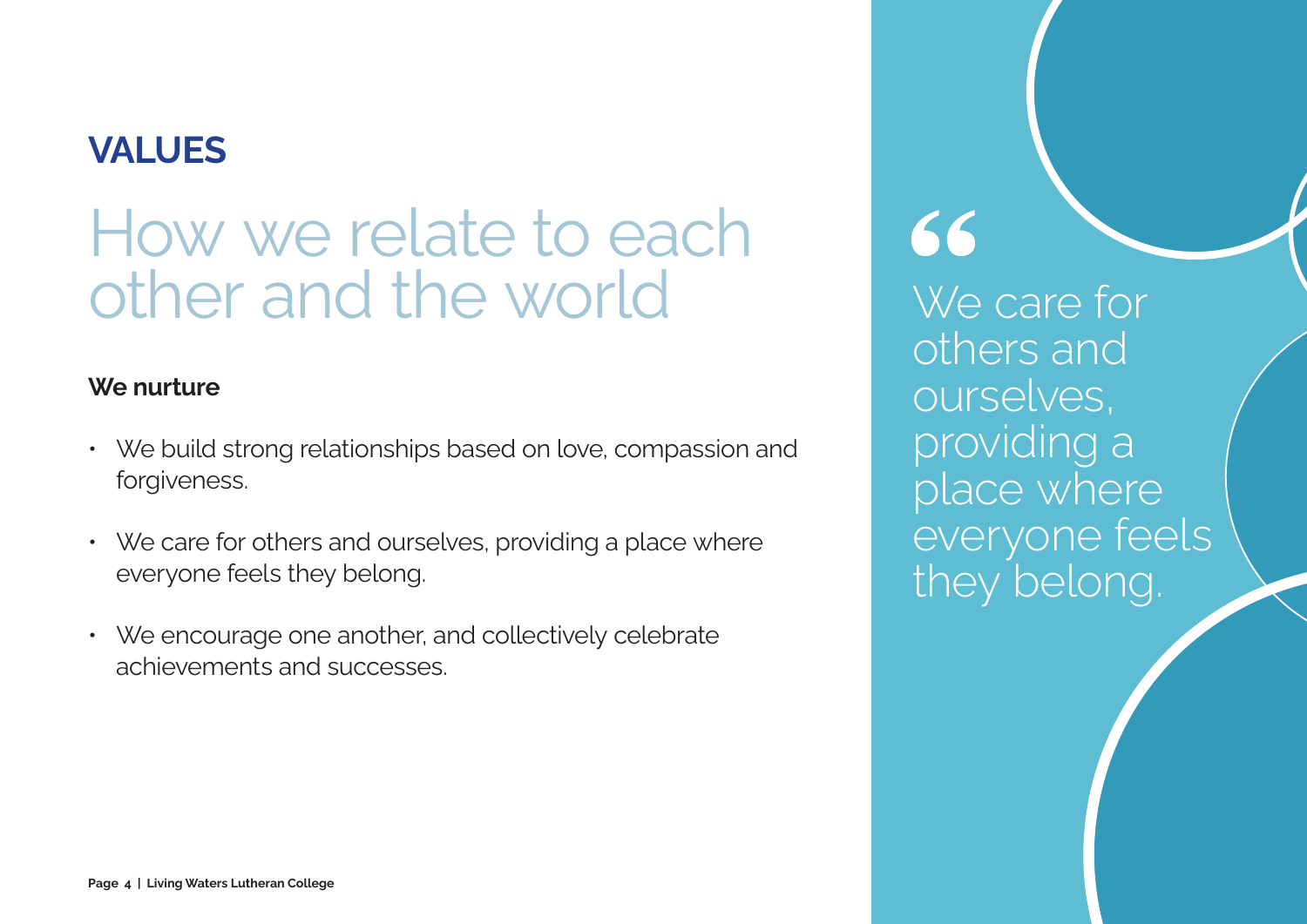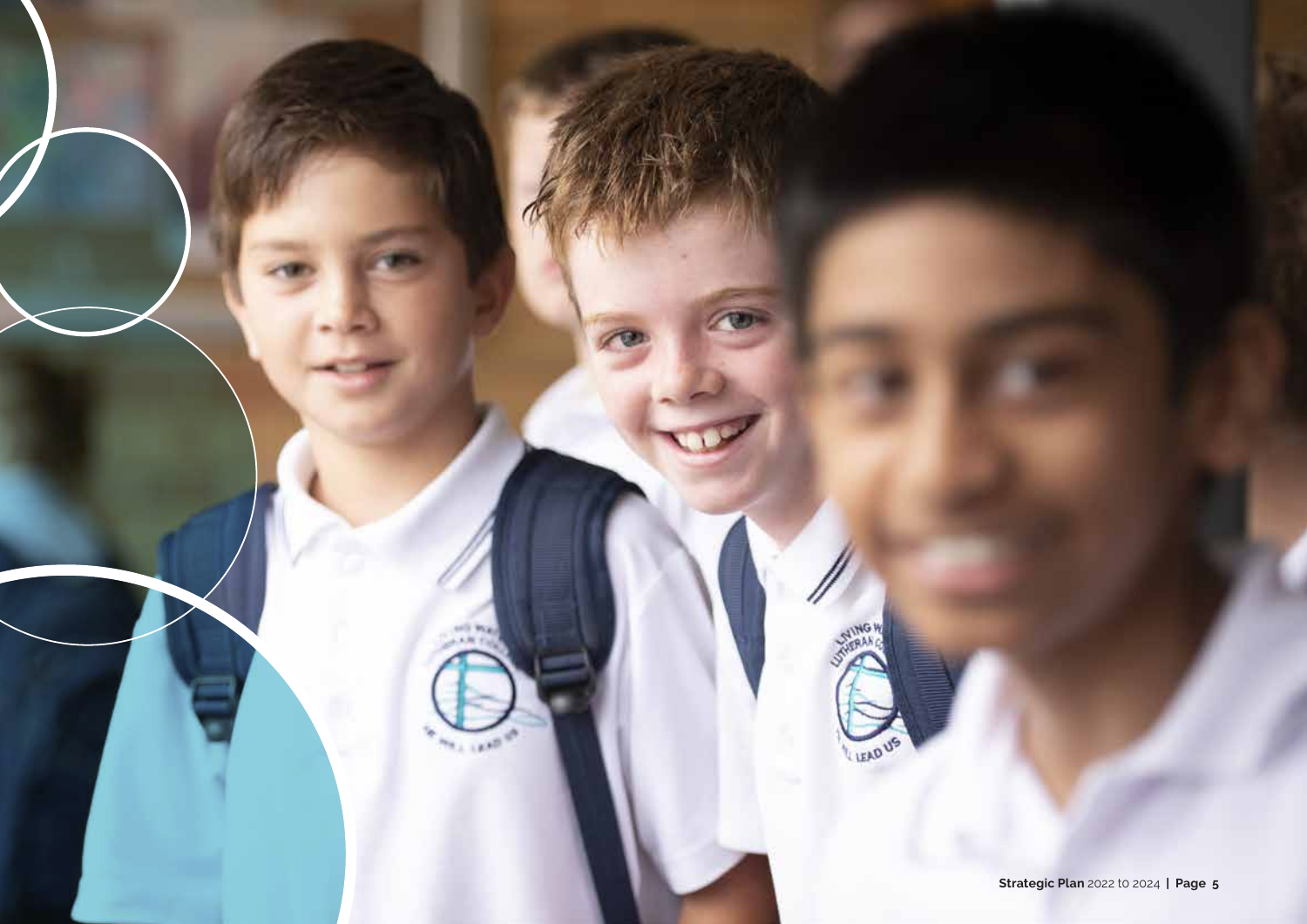**Page 6 | Living Waters Lutheran College**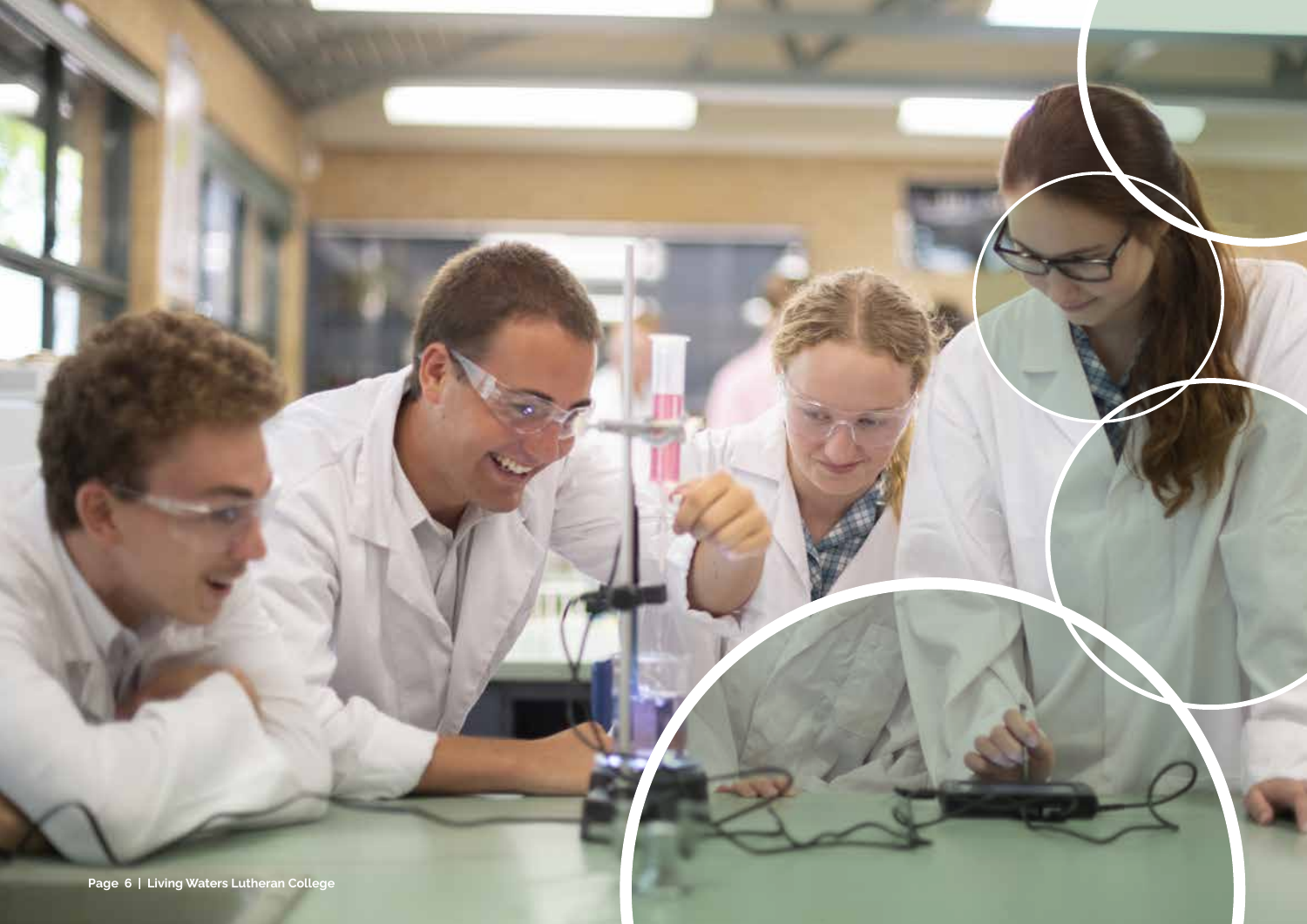We are curious and creative, **challenging** ourselves to learn, understand and grow.

#### **VALUES**

### How we relate to each other and the world

#### **We challenge**

- We are curious and creative, challenging ourselves to learn, understand and grow.
- We thrive on achievement and aspire to be our best.
- We are resilient. We persevere, adapt and overcome.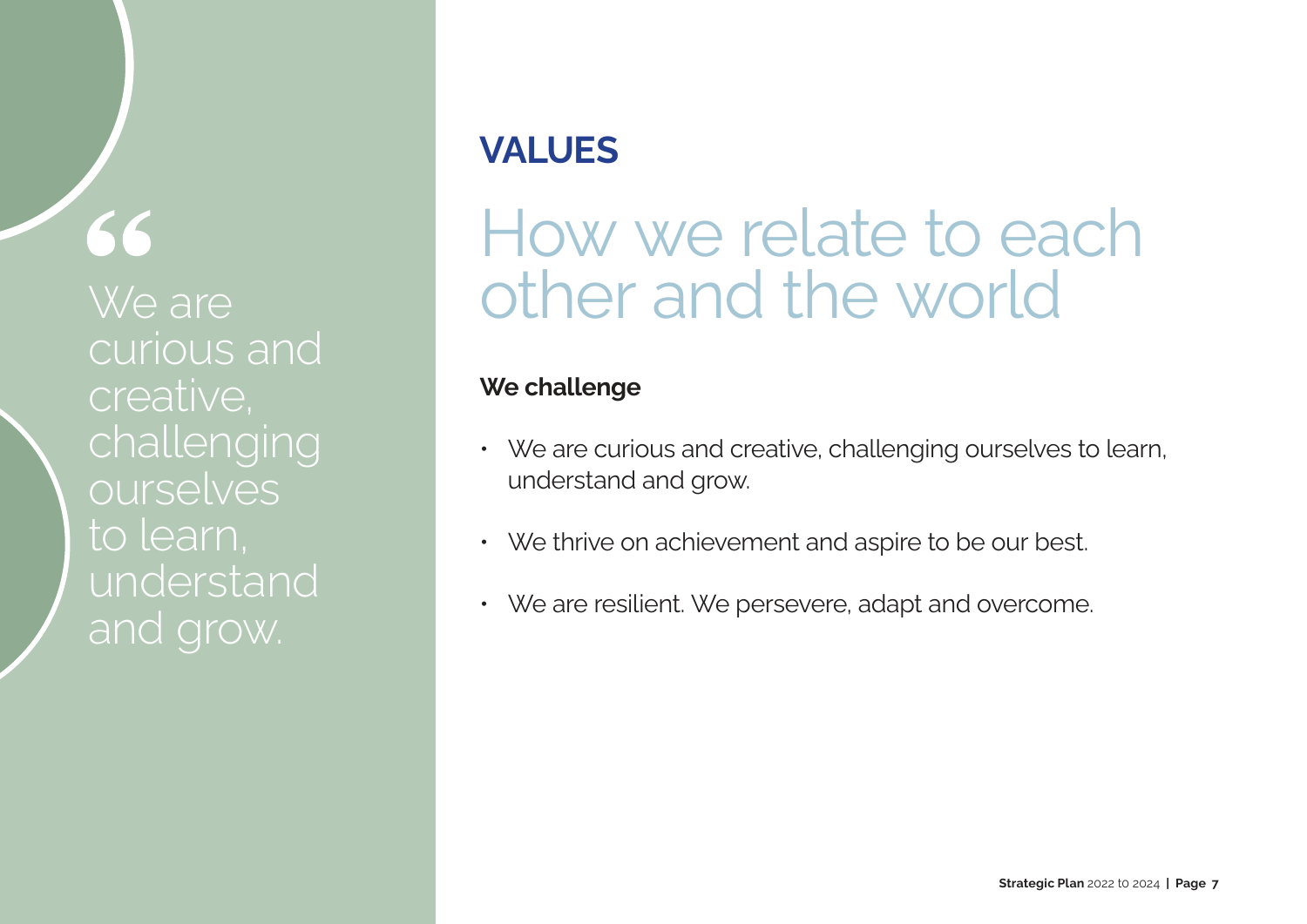#### **VALUES**

### How we relate to each other and the world

#### **We inspire**

- We look to the future, searching for possibilities and appreciating opportunities.
- We are action-oriented and pursue our passions enthusiastically.
- We strive to impact our community and the world for good, serving with integrity.

We are action-oriented and pursue our passions enthusiastically.

66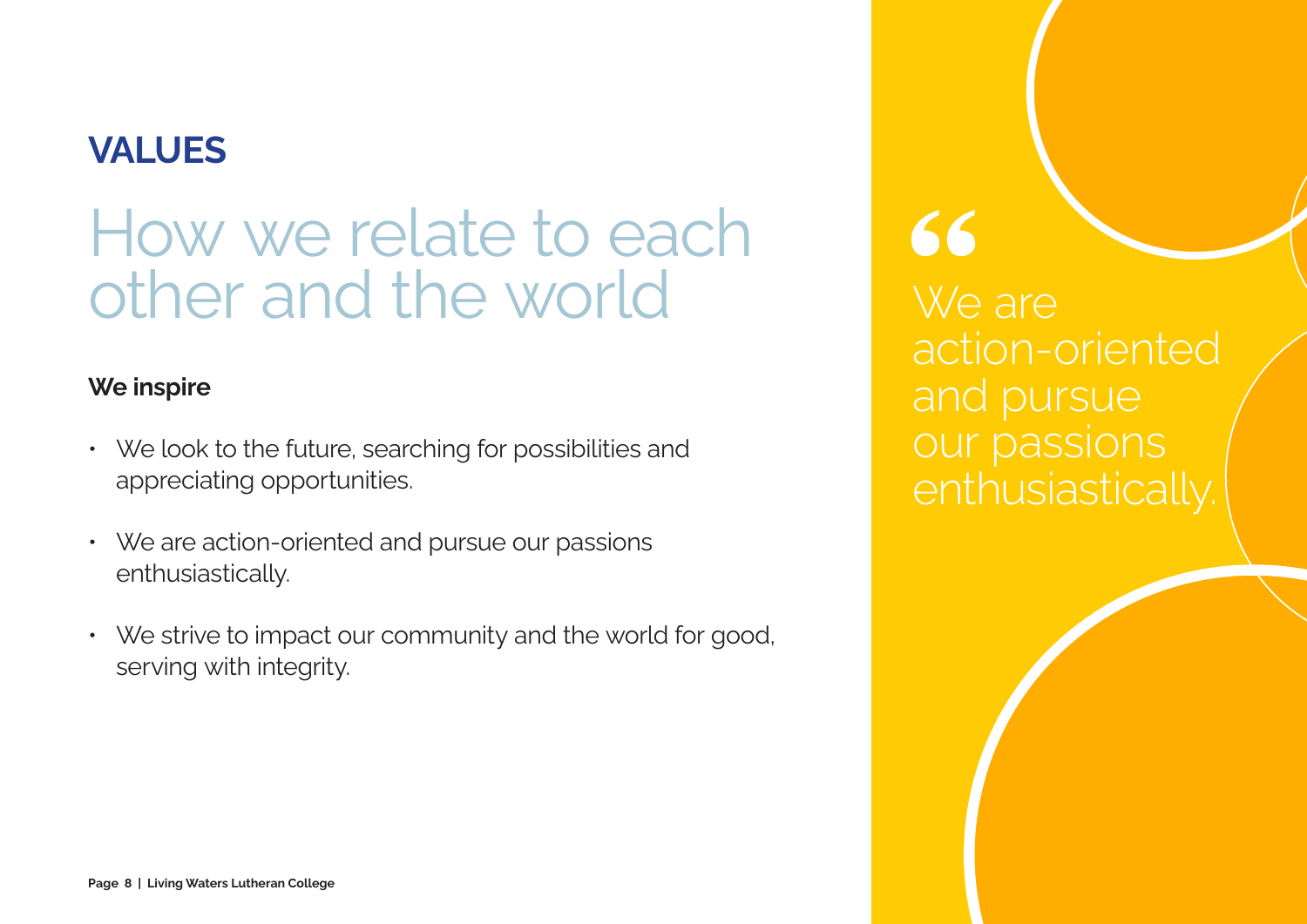**Strategic Plan** 2022 t0 2024 **| Page 9**

 $\sqrt{-1}$ 

G.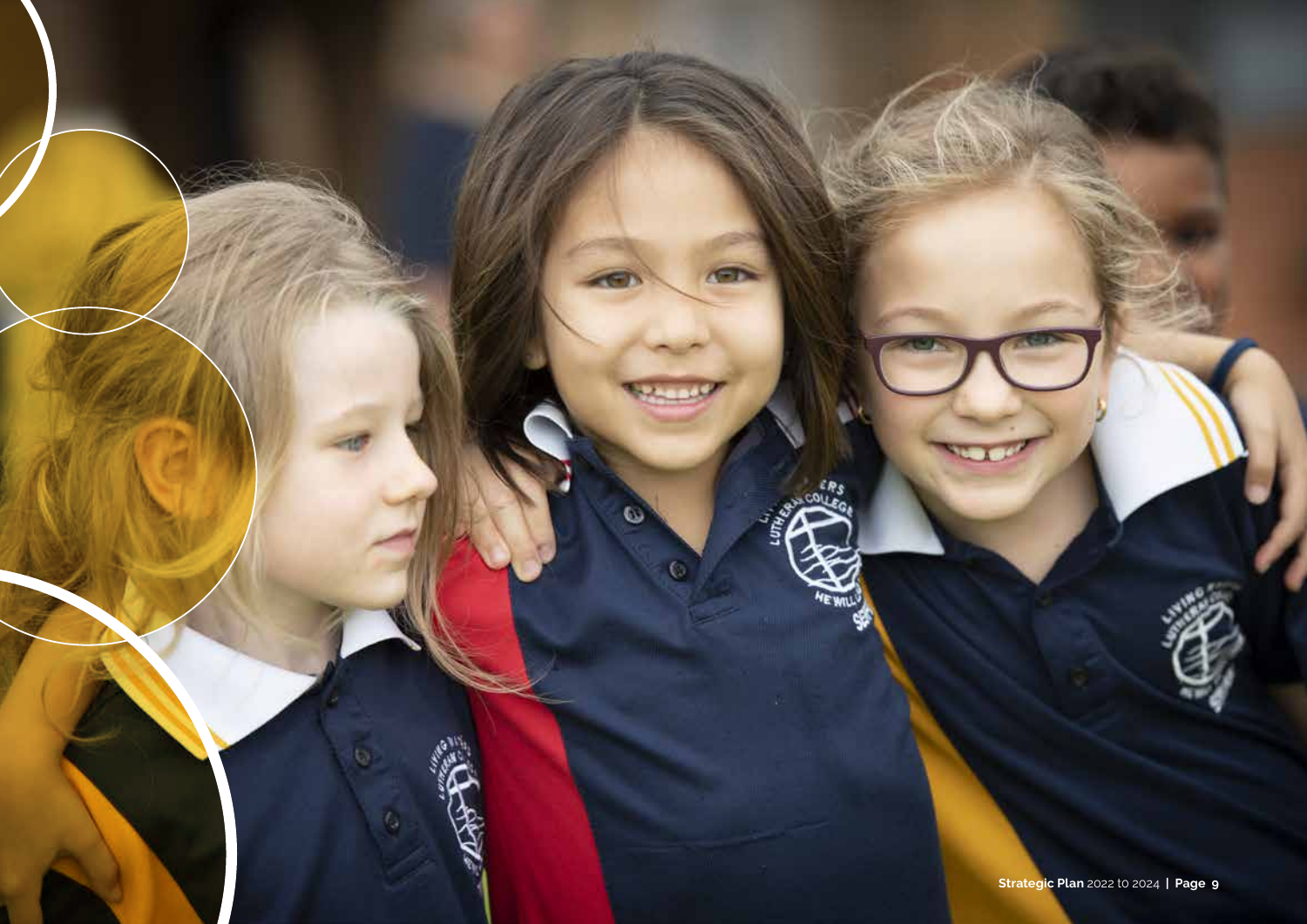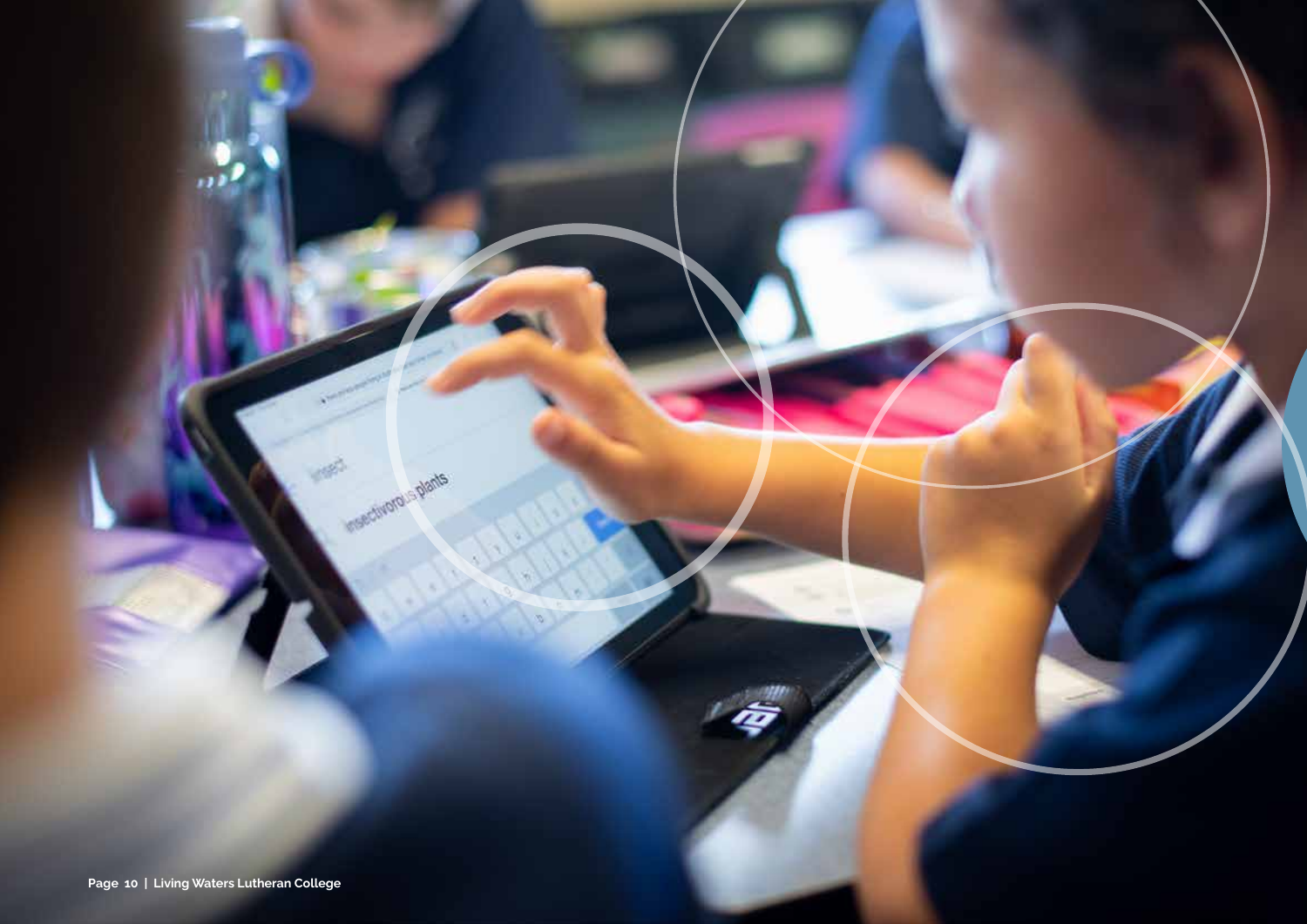#### **VISION**

**We are connected**

Shaped by the Christian values we embrace, we are a diverse community working together and with a strong sense of belonging.

# Living Waters in 2024

**We are known as a high achieving learning community that cares.**

Our strong learning culture inspires us to achieve, while encouraging and supporting others. Student learning and growth is fostered through contemporary thinking and the best teaching practices.

**We lead in learning**

#### **We make a difference**

We reach out to have a positive impact within the College and wider community.

#### **We are vibrant and thriving**

Our indoor and outdoor spaces inspire learning and physical, social and spiritual development.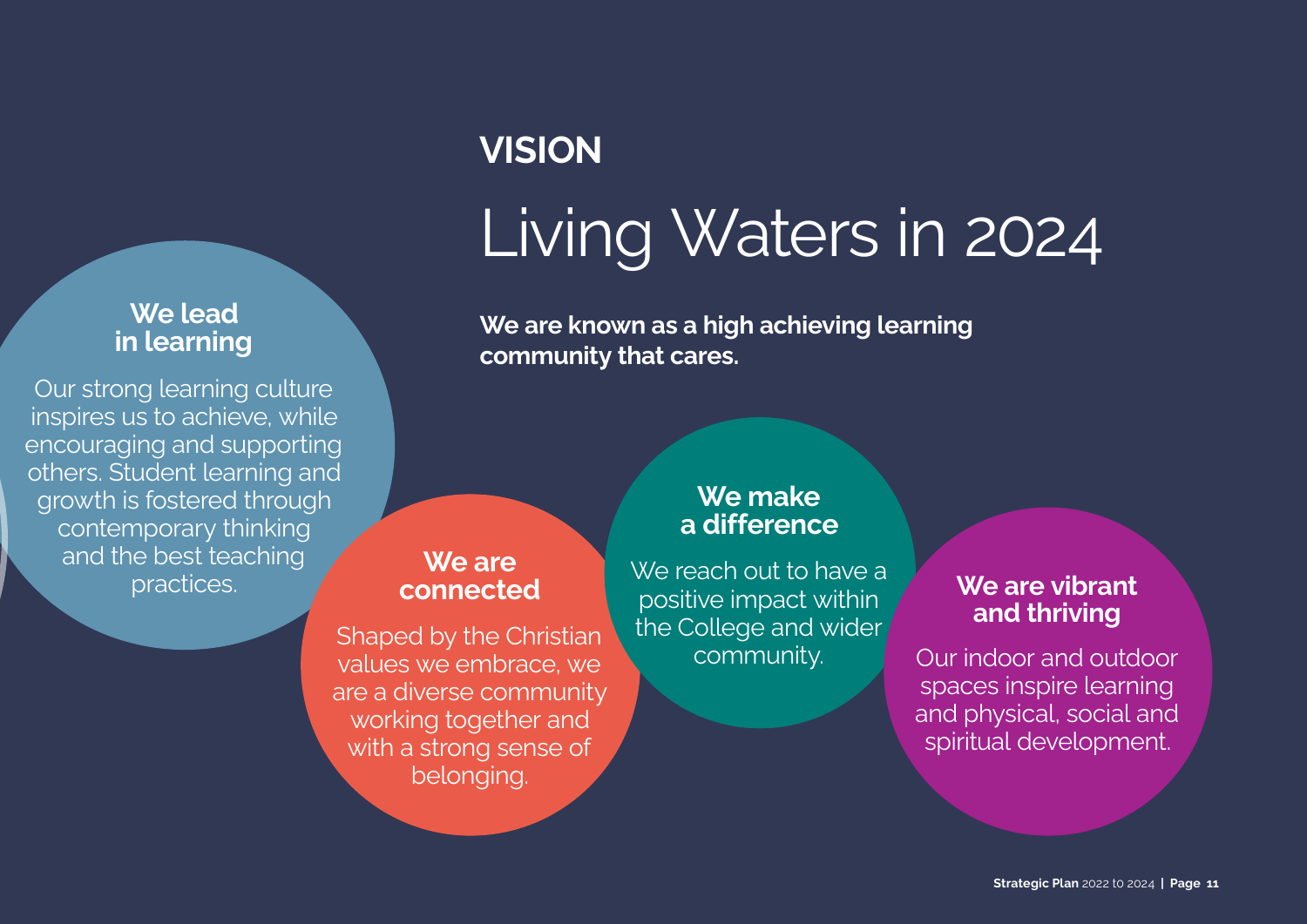#### **MISSION**

### How we will realise our Vision

At Living Waters, we achieve excellent outcomes for students, staff and the College through positive relationships in which we challenge and support each other to grow.

Our Christ-centred values and Lutheran ethos underpin every decision and action. We care for each other to ensure everyone feels valued and that they belong.

We help every student to flourish academically, emotionally, physically and spiritually. Our teaching is highly effective, informed by research and data analysis to ensure students are continually challenged, supported and engaged in their learning and growth.

We strive to strengthen the Living Waters community and reach out to make a positive contribution beyond the College gates.

We help every student to flourish academically, emotionally, physically and spiritually.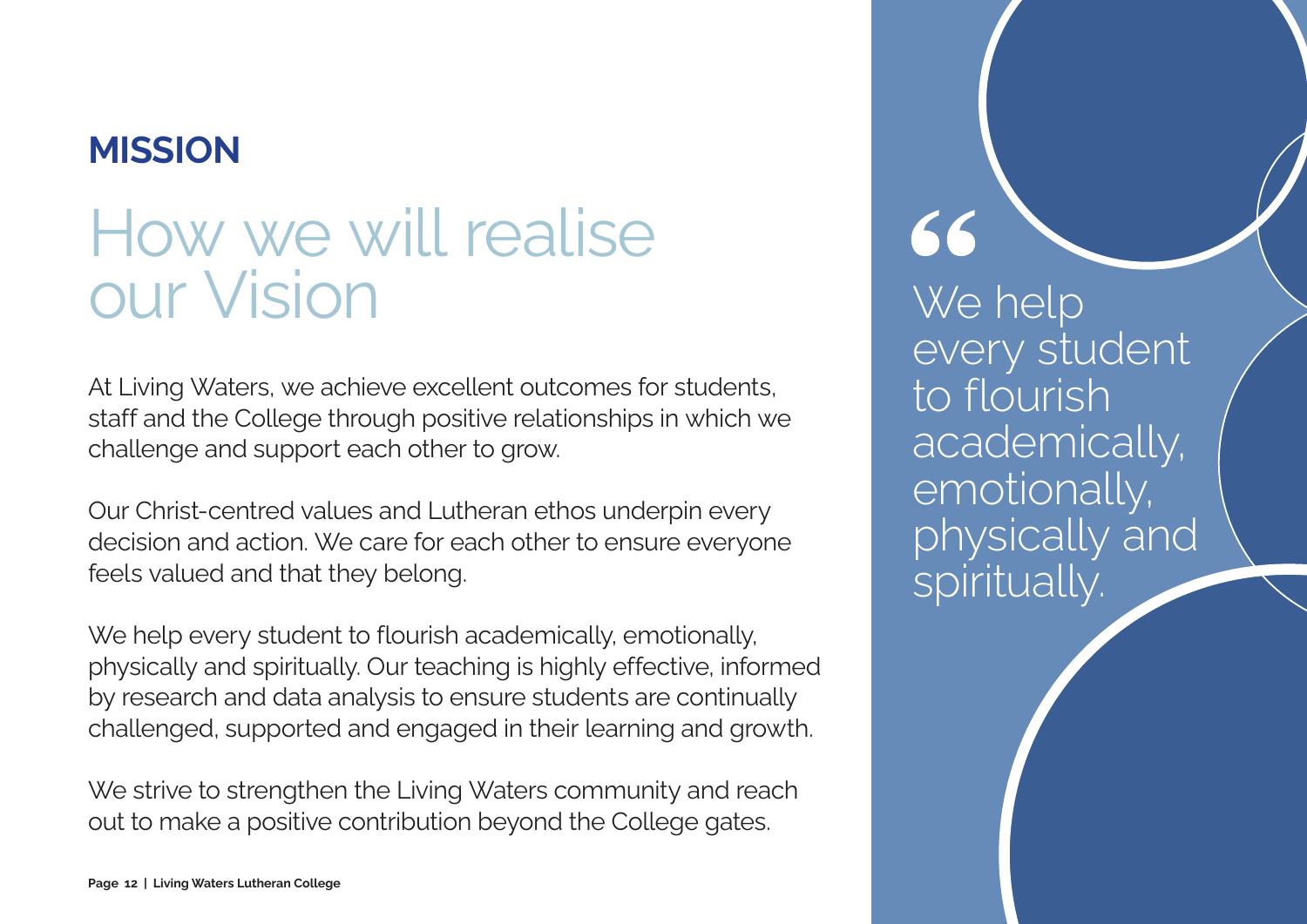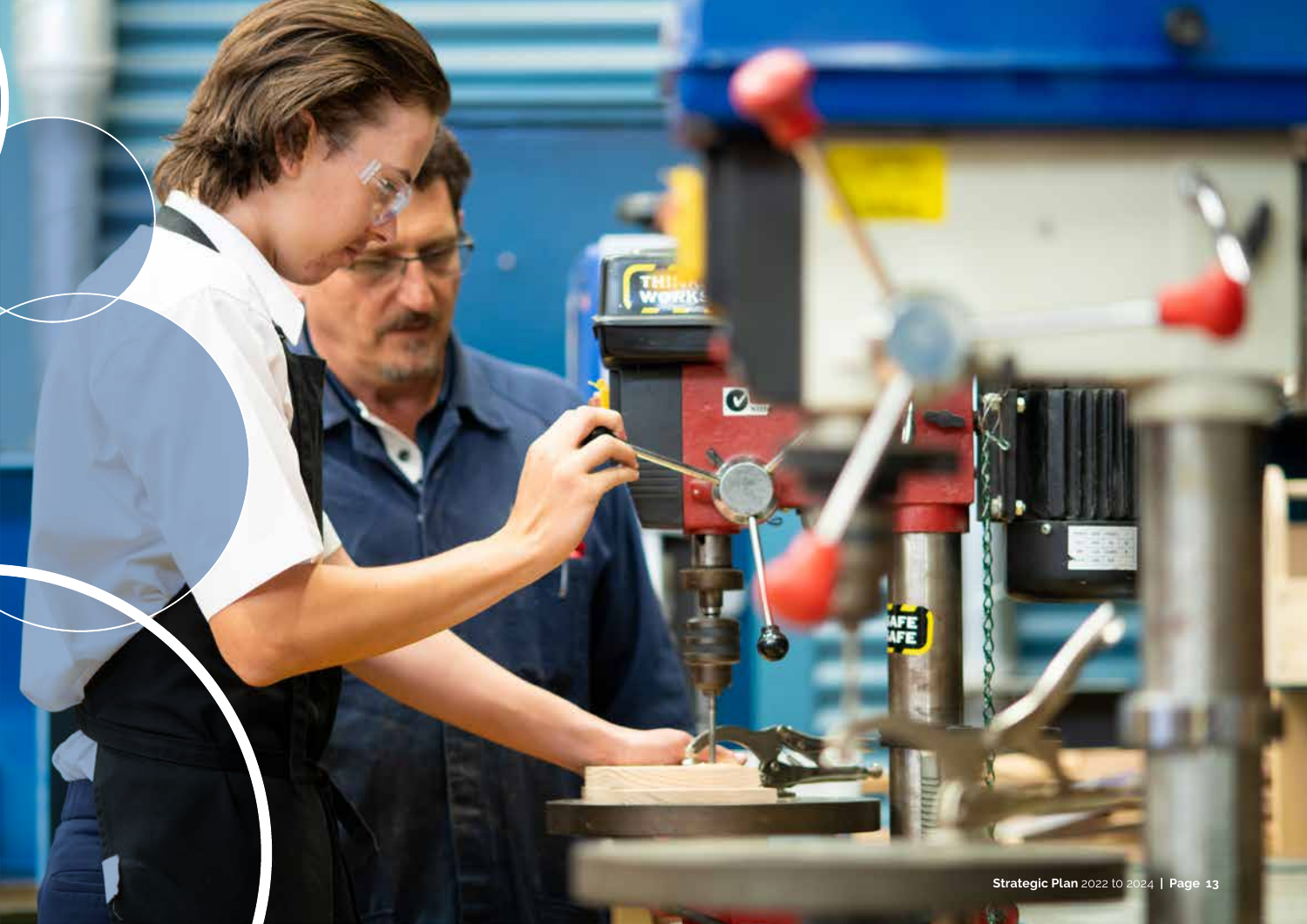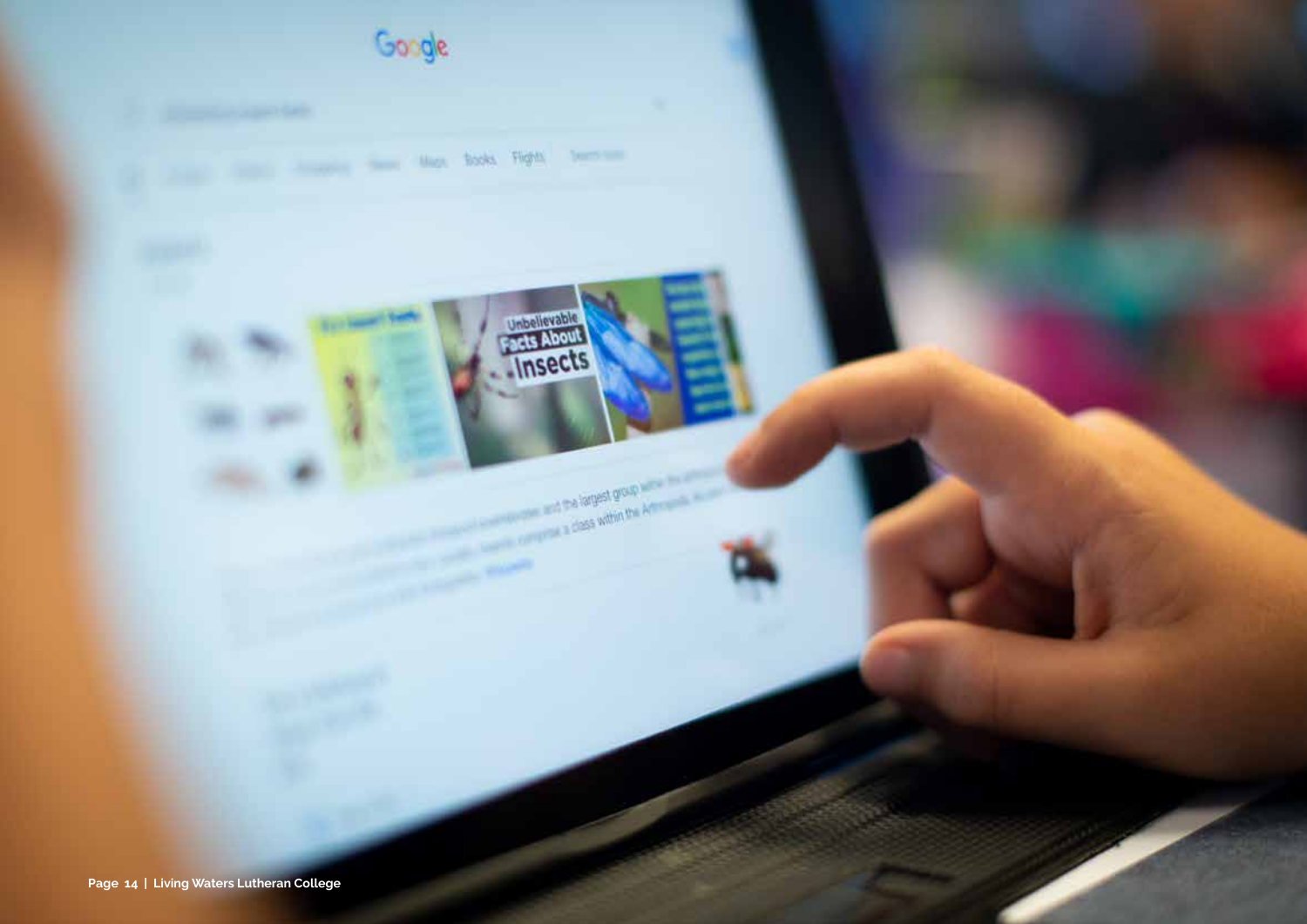#### **STRATEGIC PRIORITIES AND STRATEGIES**





# **Community**



# College Development

**Strategic Plan** 2022 t0 2024 **| Page 15**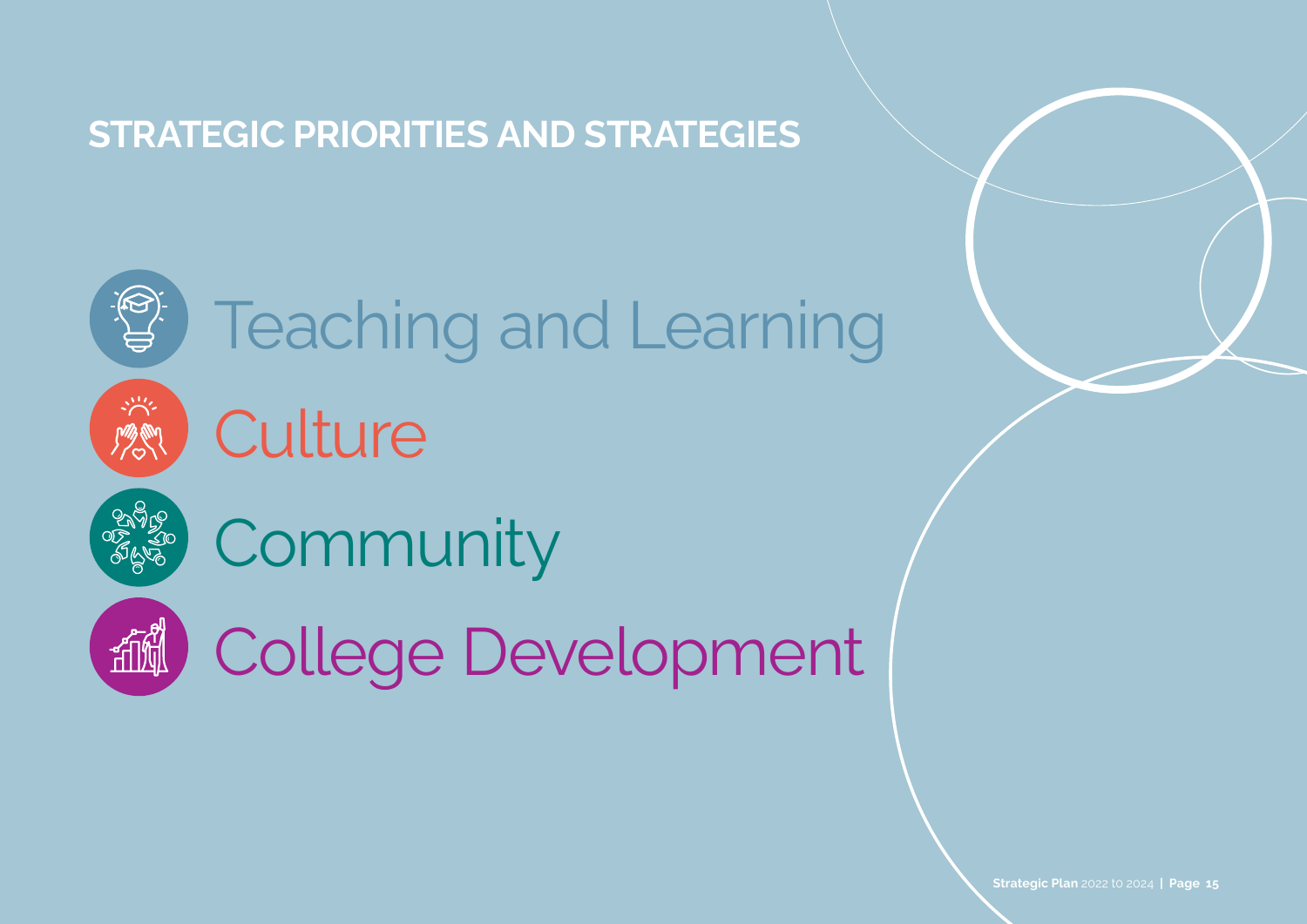



# **TEACHING AND LEARNING** Priority actions

- Adopt a clear whole College vision and framework for learning.
- Ensure teachers' pedagogy reflects up-to-date knowledge and application of best practice.
- Promote a learning culture whereby students of all abilities are supported and challenged to achieve excellent progress across all learning areas and year levels.
- Provide options to ensure diverse ATAR and vocational pathways are well served.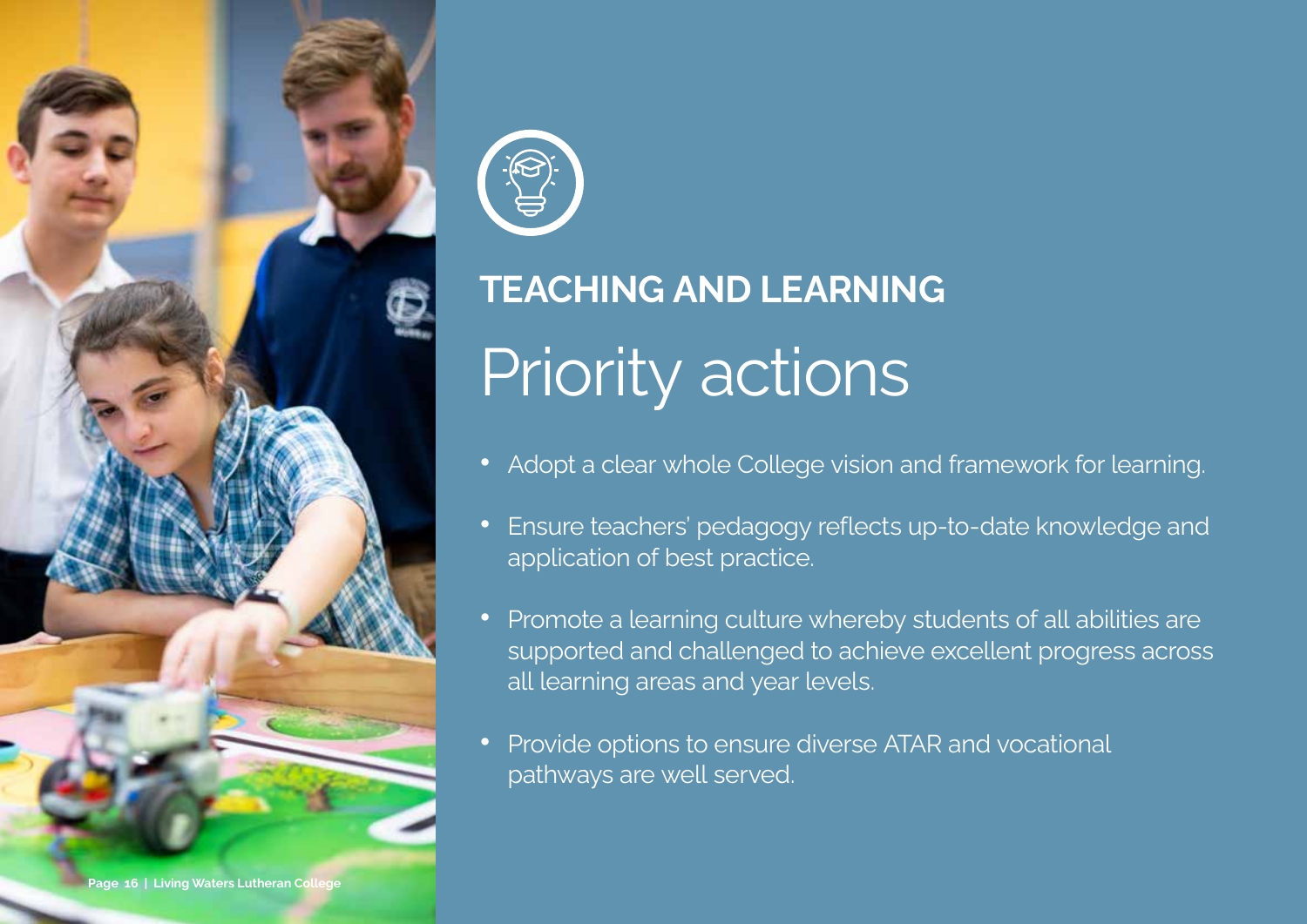



### **CULTURE** Priority actions

- Embed core values that reflect our Christian identity into everyday life.
- Strengthen student and staff pastoral care systems to maintain a focus on enhanced well-being.
- Develop structures for collaboration and decision-making so that students and staff feel valued and heard.
- Partner with families in supporting students' educational journeys.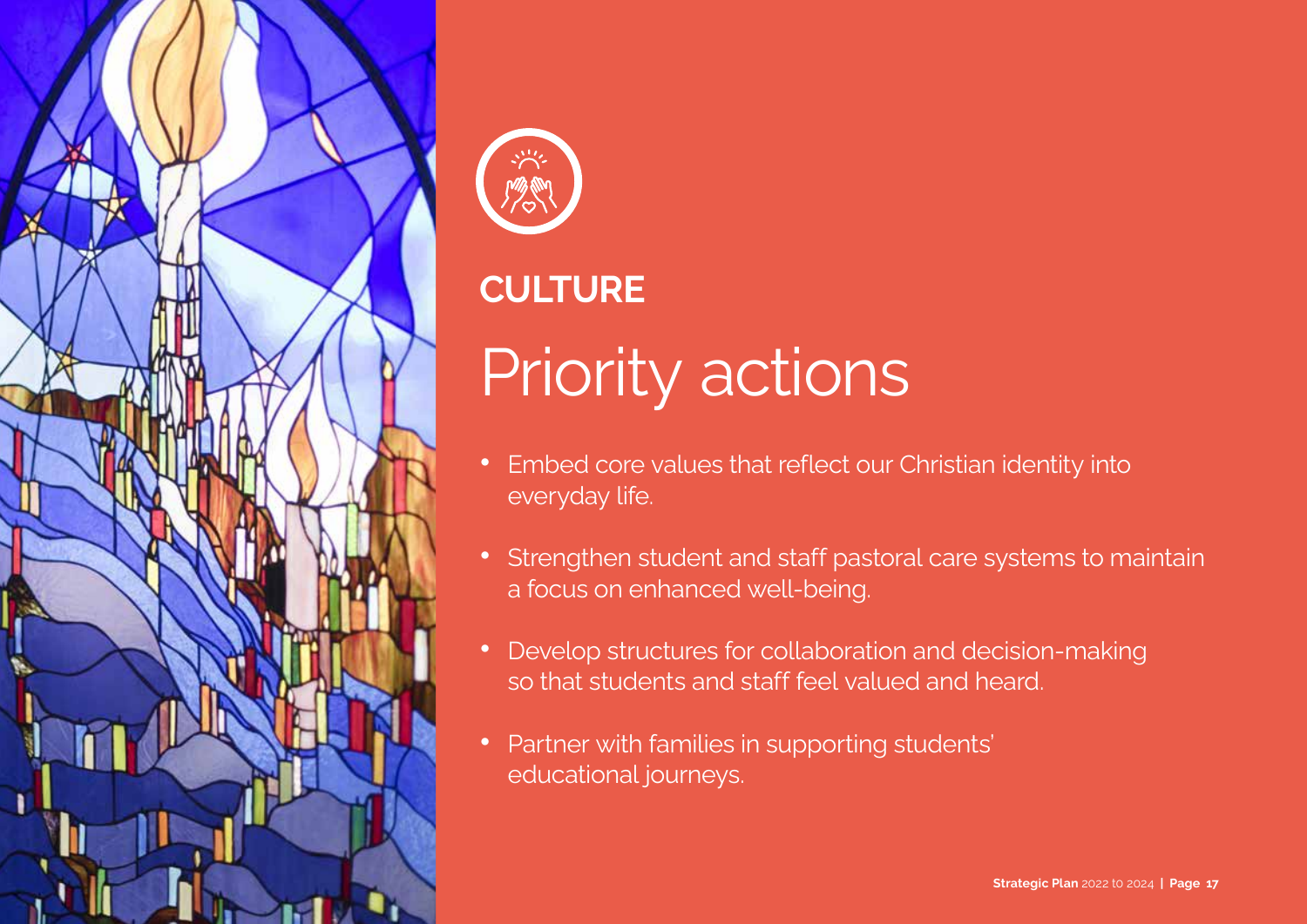



# **COMMUNITY** Priority actions

- Promote College initiatives that foster a sense of belonging and encourage strong connections between staff, students, senior leaders and parents.
- Engage with Alumni and build ongoing collaborations.
- Embrace opportunities to engage with local Christian communities, participate in service projects and partner with wider community agencies.
- Implement the Reconciliation Action Plan.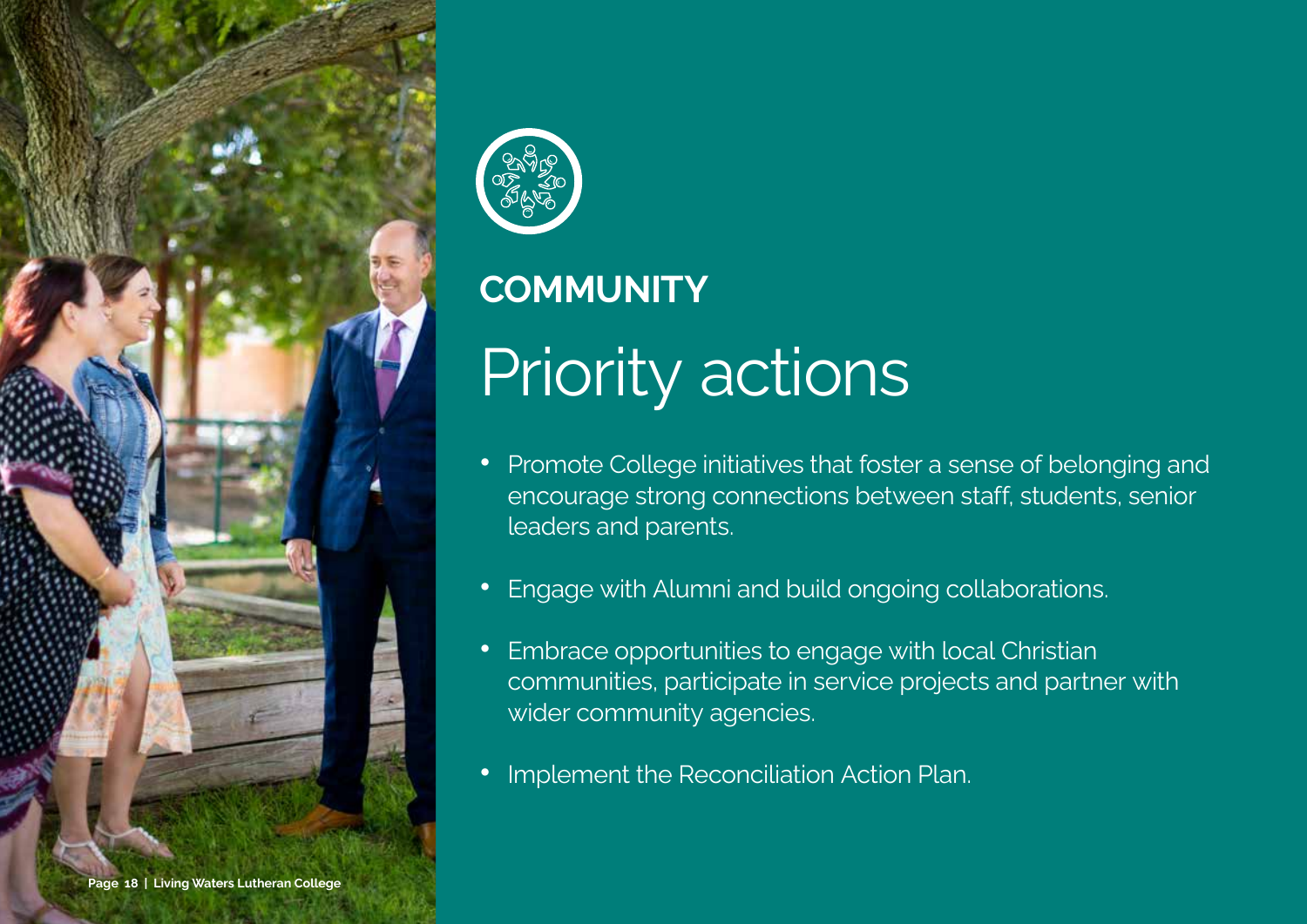



# **COLLEGE DEVELOPMENT** Priority actions

- Implement a clear plan to progressively upgrade campus facilities and spaces to enable contemporary teaching in an engaging environment.
- Maintain a targeted marketing campaign to raise community awareness of the College, its strengths, value for money and affordability.
- Strengthen relationships with local long day care and pre-kindy service providers.